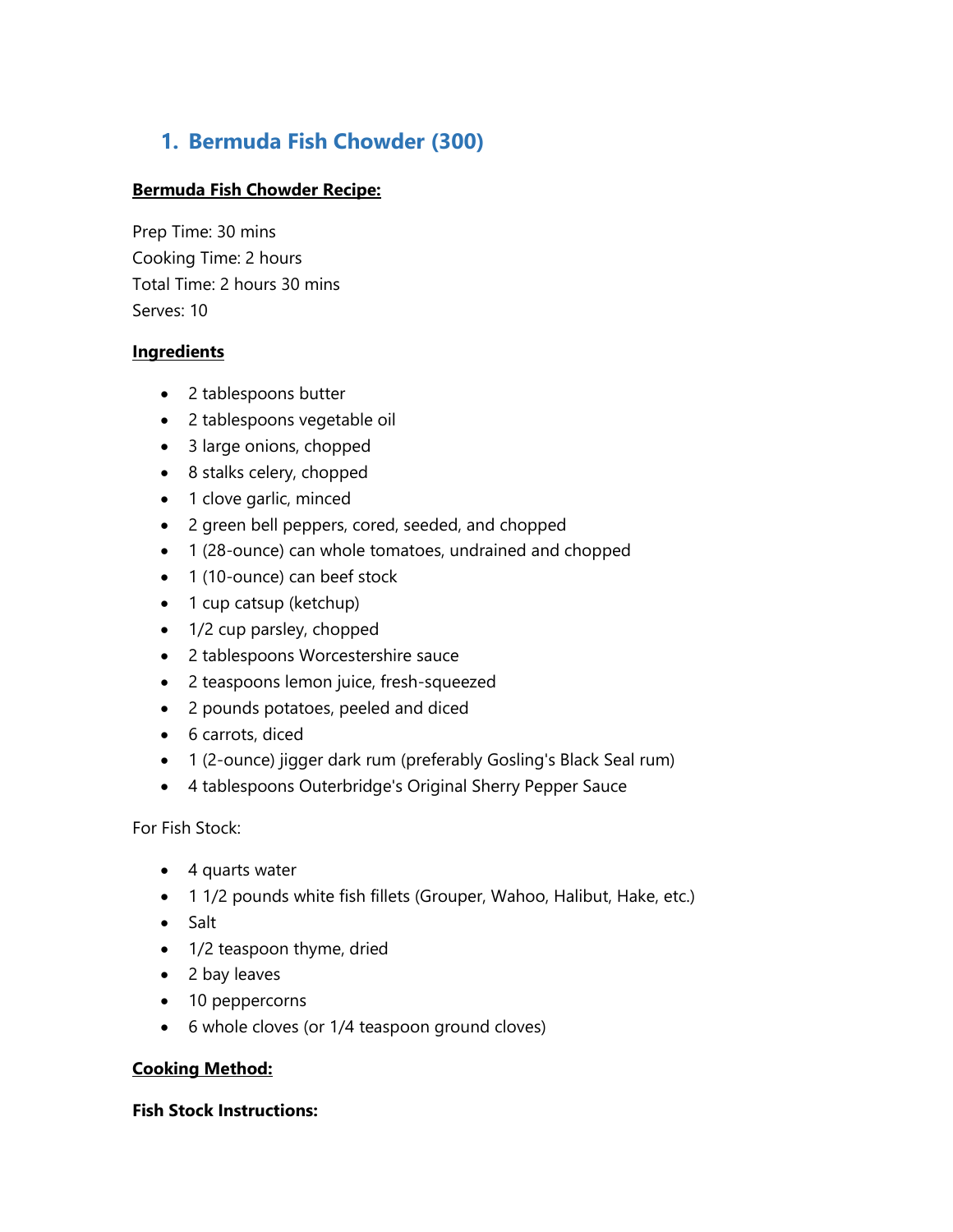Over medium heat, place a large soup pot. Add water in the pot, after a few minutes add fish fillets, salt, thyme, bay leaves, peppercorns, and cloves into the pot. Wait till they start boiling then reduce the heat and let simmer for 30 to 45 minutes.

**NOTE:** Skim off any scum that forms on the surface of stock and discard.

Melt your favorite butter and oil together in large pan. As the oil heats up, sauté onions, celery, garlic, and green peppers until you smell the aroma and they become soft and opaque. Add in red and fresh tomato chunks and beef consommé, cover the pot and let simmer for 30 minutes.

Add the sautéed vegetable to the simmering fish stock; add catsup, parsley, Worcestershire sauce, lemon juice for the tanginess. Then add potatoes, and carrots. Seethe the chowder on slow heat for at least 1 hour, or for as long as 3 hours, making sure to stir it every 30 minutes. Season the chowder according to your taste. After the chowder achieves the consistency of the soup, turn off the stove. Ensure to remove bay leaves, before serving it to your guests and top off with fresh finely chopped parsley.

This recipe makes a large pot of yummilicious soup. Serve the soup hot and broiling. To make it even more delicious, put on the table, Outer bridge's Original Sherry Peppers Sauce and Gosling's Black Seal rum (or a similar quality dark rum if you can easily find). Ask your guests to add a few dashes of rum to their bowls of soup and relish the divine flavors of the soup. See your guests leave your house with a glee!

# **2. Manhattan Clam Chowder (270)**

#### **Manhattan Clam Chowder Recipe**

Prep time: 10 minutes Cook time: 45 minutes Total Time: 55 minutes Serves: 6-8 If you have plenty of quahog chowder clams, feel free to use them in addition with the smaller clams, use them in place of the canned clams in this recipe.

- 2 slices bacon (can sub with 2 more Tbsp extra virgin olive oil)
- 1 tablespoon extra-virgin olive oil
- 2 carrots, peeled and sliced
- 2 celery stalks, chopped
- 1 onion, chopped
- 1 large garlic clove, minced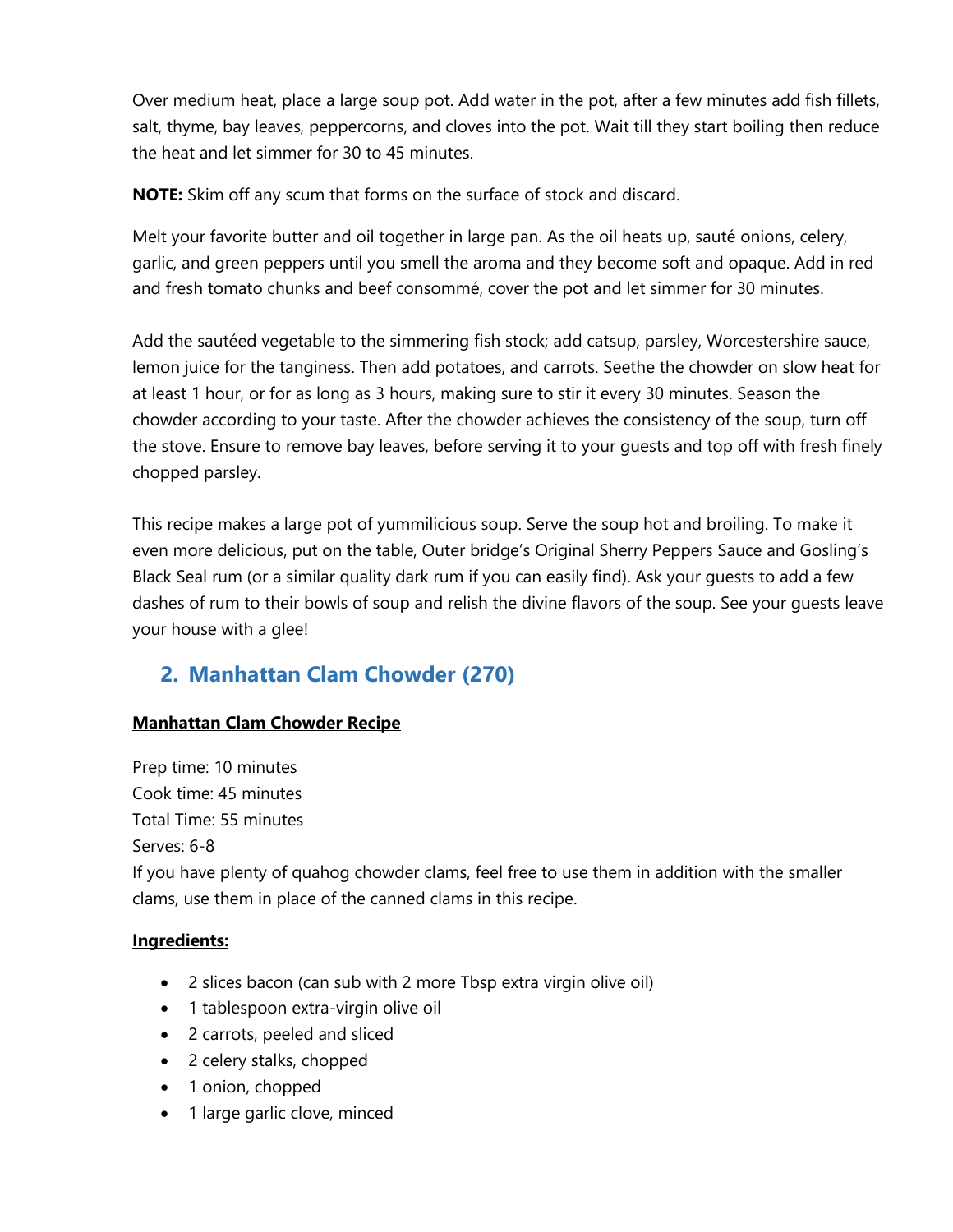- 1/2 teaspoon dried thyme
- 1/4 teaspoon celery seed
- 2 bay leaves
- 12 ounces of tomato juice, strained tomatoes or crushed tomatoes
- 114-ounce can of clam broth or juice\*
- 2 10-ounce cans of baby clams, juice reserved\*
- 1-pound waxy potatoes, peeled and cut into 2-inch chunks
- A dozen or so live small clams, such as littlenecks or Manila clams
- Salt and black pepper to taste
- Tabasco or other hot sauce

To start with the recipe, cook the bacon first. Slowly sauté the bacon in olive oil on medium heat until the bacon is crispy and crunchy and its fat is rendered. Take out the fried bacon, chop into small chunks and set aside.

In another large pot, add a tea-spoon of oil, add finely chopped vegetables; carrots, celery, and onion. Turn up the flame to medium-high and sauté the carrots, celery and onion until soft and translucent about 4 to 5 minutes. Make sure not to brown or sauté the vegetables too much. Now add the freshly chopped garlic bits and cook for another couple of minutes. Add the crispy chopped bacon to the pan of vegetables and cook while give it a good mix.

It's time to add the herbs to make the chowder smell divine. Now add tomato juice, clam broth and the juice extracted from the canned clams and mix it well. Shake, Stir and jiggle a bit. After a few minutes, add the potatoes in the pot. Let the potatoes cook in for a while. As the soup simmer, cover the pot and let it continuously simmer slightly until the potatoes are done, or for about 30-40 minutes.

When the potatoes are tender and completely done, add the canned clams and the live clams, again cover the pot and simmer for about 5-10 minutes or until the live clams open up. Add Tabasco sauce, salt and black pepper to the chowder according to your liking. Serve with a clam or two in shell in each bowl of soup and serve hot.

# **3. New England clam chowder (172)**

#### **New England Clam Chowder Recipe:**

Prep: 20 Minutes Cook: 35 Minutes Total Time: 55 Minutes Serves: 5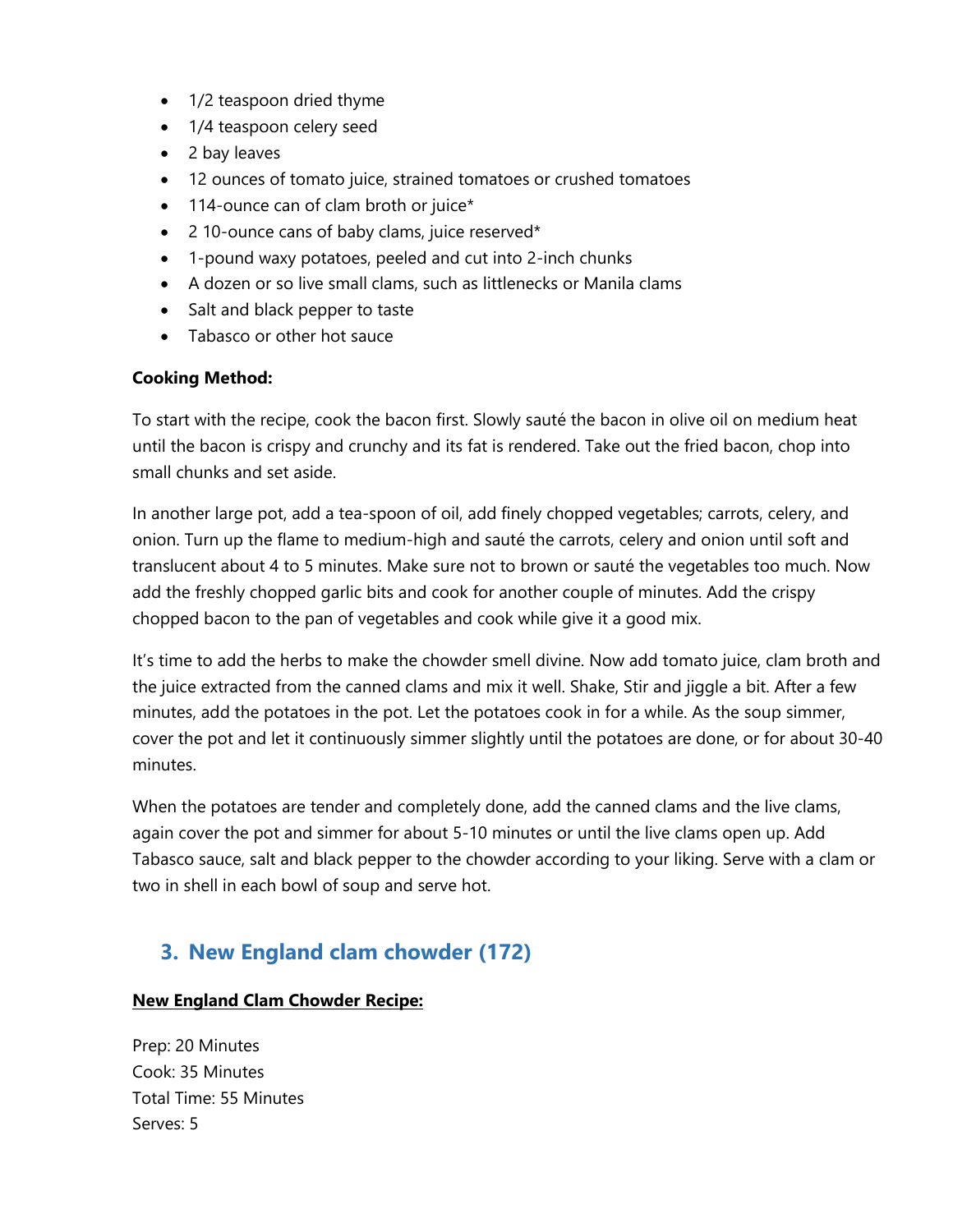#### **Ingredients**

- 4 center-cut bacon strips
- 2 celery ribs, chopped
- 1 large onion, chopped
- 1 garlic clove, minced
- 3 small potatoes, peeled and cubed
- 1 cup water
- 1 bottle (8 ounces) clam juice
- 3 teaspoons reduced-sodium chicken bouillon granules
- 1/4 teaspoon white pepper
- 1/4 teaspoon dried thyme
- 1/3 cup all-purpose flour
- 2 cups fat-free half-and-half, divided
- 2 cans (6-1/2 ounces each) chopped clams, not drained

#### **Cooking Method:**

Start the recipe by cooking beacon in a Dutch oven over medium heat until they turn crispy and crunchy and all the fat is melted away. Take the out from the oven on to a paper towels to drain; set aside. In a pan, sauté celery and onion until tender and soft. Add garlic and cook it for 1 minute. Now add potatoes in the water and stir in, add clam juice, bouillon, pepper, and thyme to get that aromatic flavor. Bring to a boil. Reduce heat; simmer, uncovered, for 15-20 minutes or until potatoes are tender.

In a small bowl, combine all-purpose flour and 1-cup fat-free half-and-half until both merge into smoothly. Add the mixture and gradually stir into the soup. Bring the soup to a boil; cook and stir for 1-2 minutes or until the chowder is thickens.

Stir in the clams and the remaining half-and-half; heat through (but do not boil). Crumble the cooked bacon and sprinkle over each serving. You have delicious and hot bowl of soup ready within minutes.

### **4. San Francisco-style Cioppino (625)**

#### **San Francisco-style Cioppino Recipe:**

Prep time: 30 minutes Cooking time: 45 minutes Total time: 1 hour 15 minutes Serves: 8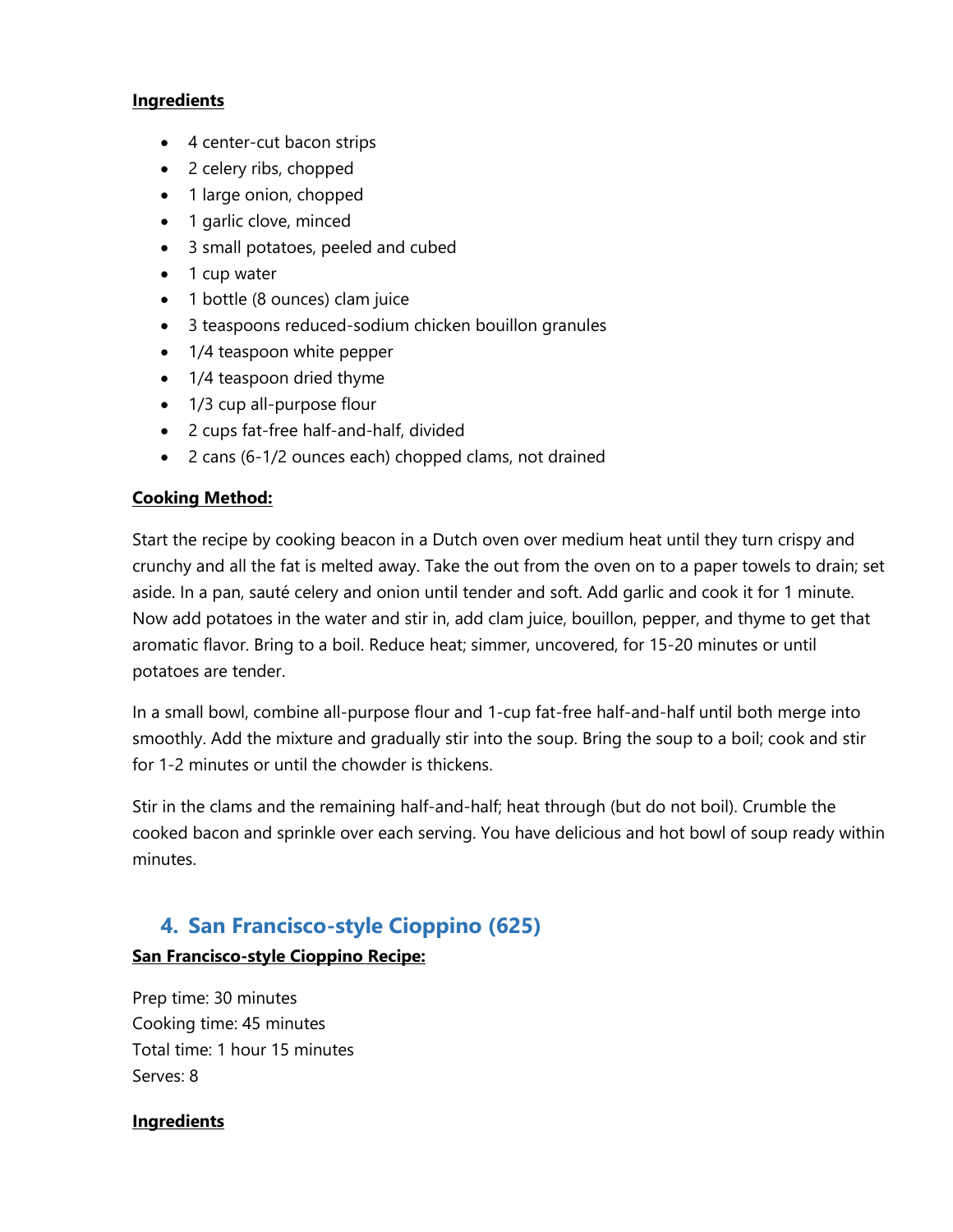- Seafood: 3 pounds halibut, sea bass, or other firm white fish, cut into inch-long cubes
- 1 large (2 lb. or more) cooked Dungeness crab (hard shell)
- 1 pound (or more) of large shrimp
- 2 pounds little neck clams and/or mussels (mussels should be scrubbed clean and beards removed right before cooking)

#### For Sauce

- 1/2 cup extra virgin olive oil
- 1 1/2 cups chopped onion (1 large onion)
- 1 cup chopped bell pepper (1 large bell pepper)
- 3 cloves garlic, minced
- 1 teaspoon salt
- 128-ounce can tomatoes
- Broth from the mollusks
- 2 cups red wine
- 2 cups tomato juice
- 2 cups fish or shellfish stock
- An herb bouquet of bay leaf, parsley, and basil wrapped in a layer of cheesecloth and secured with kitchen string
- Salt and pepper to taste
- 1/2 cup minced parsley for garnish

#### **Cooking Method:**

Start with steaming mollusks (clams and mussels) in a small amount of water (about two cups) until they just open up; then set aside. Strain and reserve the cooking broth.

To perfectly cook the crab, remove the crab legs from its body and use a nutcracker to crack the shells so that the meat can be easily scooped out when it is served. Remember to leave the meat in the shell as it gives a tempting look to the dish.

Break the body of the crab in half, and then cut each half again into either halves or thirds. You can opt to keep the crabmeat in the body segments and serve it the same way (this will have more work for the eater) or you can pick out the crabmeat from the body segments. If you opt for the latter, try to keep it in big chunks. Keep the top shell of the crab for making stock.

**Note**: You can use prepared fish or shellfish stock, or you can make your own. If you are not making your own stock, you can discard the crab top shell body. If prepared shellfish stock is not available, combine some prepared fish stock (readily available at many markets, including Trader Joe's) with clam juice.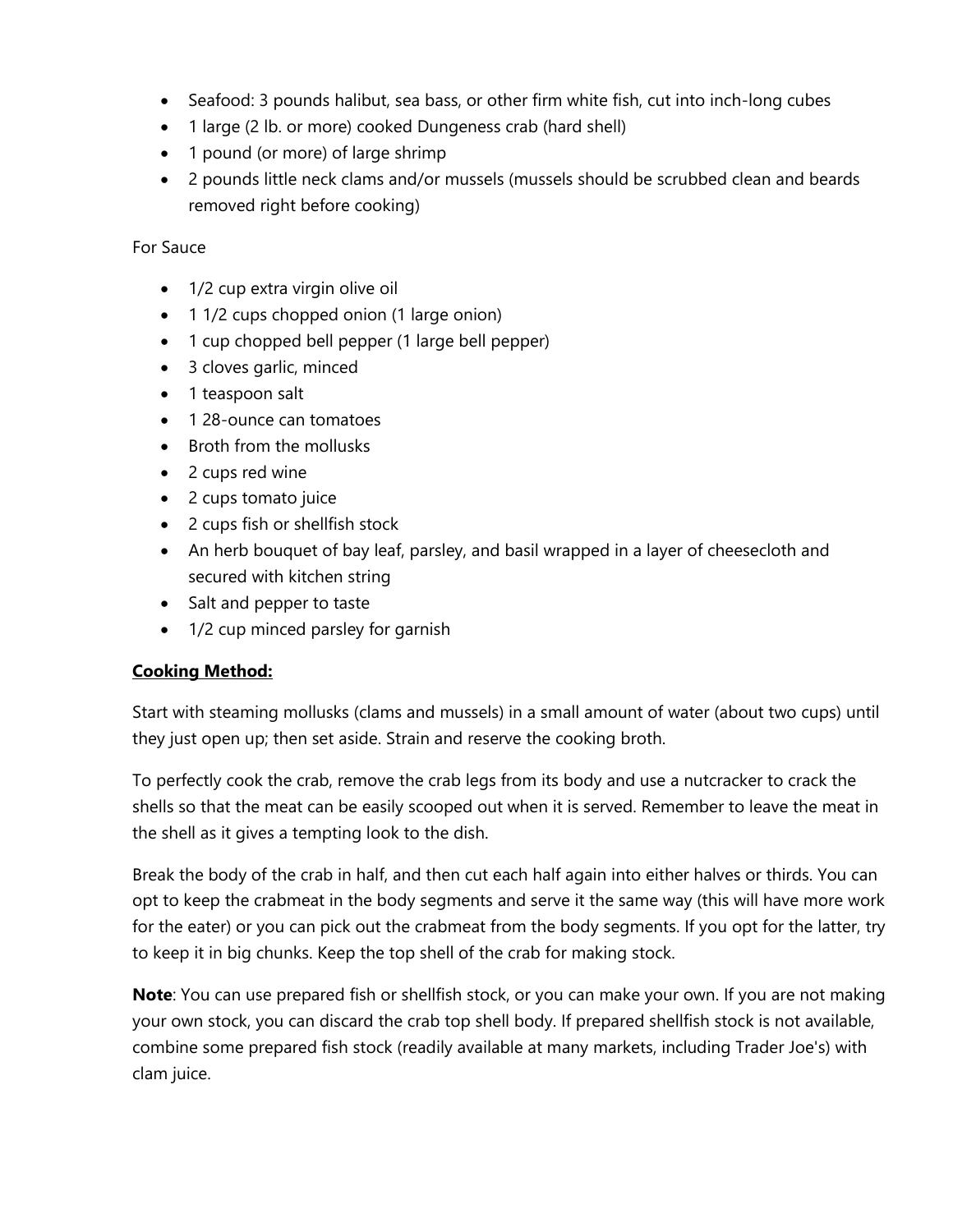Time to jump to the shrimps. Split the shrimp shells down the back and remove the black vein. The easiest way to do this, without removing the shell, is to put the shrimp on its side and insert the tip of a small knife into the large end of the shrimp. With the blade, pointing outward from the back (away from the shrimp and your hands) split the shrimp shells. You can turn the knife toward the shrimp, and cut in a little to find the black vein. With your finger or the tip of the knife, pull out the vein as much as you can. Some of you can probably also use a pair of kitchen scissors to cut the backs of the shrimp and get the vein out. Alternatively, you can shell the shrimps and devein them. With the shell-on, the shrimp has more flavors to it; with the shell-off, it is easier to eat.

To make the base of the soup, in a deep 8-quart covered pot, sauté onions and bell pepper on medium flame in olive oil until they softens and are translucent. Now add garlic, and sauté for 1 more minute. Now add tomatoes, broth from the mollusks, red wine, tomato juice, fish or shellfish stock, the herb bouquet, and salt and pepper to completely season the soup and give it the kick of flavors.

Simmer the soup for a few minutes and cook, uncovered, for 20 minutes. Remove the herb bouquet form the soup. Taste the soup to make sure that the seasoning is according to our liking. Now add the fish and cook covered, until the fish is cooked through, about 3 to 5 minutes.

Add the steamed mollusks, crabmeat, and shrimps into the pot of the soup. Cook until the shrimps are just cooked through (for only 2-3 minutes, until they turn bright pink). Ensure not to overcook the shrimps as overcooking them can make them hard to eat and tasteless.

Turn off the flame when the Cioppino comes in the right consistency of the soup. Serve the delicious, full of flavors soup in large bowls with the shells included. Sprinkle each bowl with crumbled or chopped parsley. Serve with crusty French or Italian bread and a cup of delicious red wine.

**Pro tip:** Arrange for plenty of napkins and place them on the table, a few extra bowls to discard the shells, nutcrackers, and tiny forks for eating the crabs.

### **5. Maritime seafood chowder Canadian (175)**

#### **Maritime Seafood Chowder Canadian Recipe:**

Prep Time: 20 minutes Cooking Time: 30 minutes Total time: 50 minutes Serves: 8

#### **Ingredients:**

• 2 cans whole baby clams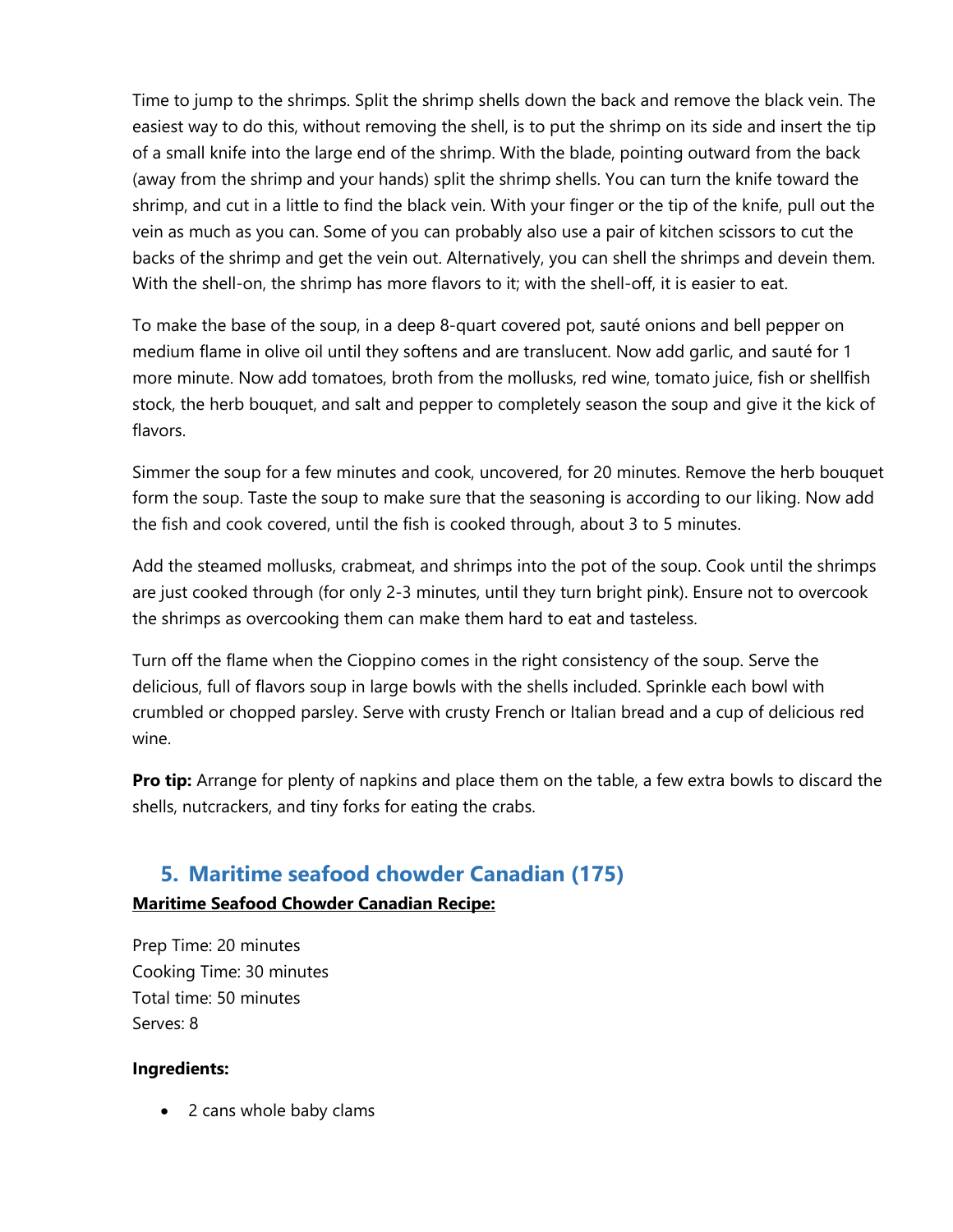- 8 bacon chopped
- 1 onion chopped
- 2 ribs celery diced
- 1 cup grated peeled baking potato
- 1 cup whipping cream (35%)
- 1 cup milk
- 1/2 cup dry white wine
- 2 bay leaves
- 1 teaspoon chopped fresh thyme
- 1 can evaporated milk
- 1 lb. fresh fish chopped (such as whitefish, halibut, cod or lobster)
- 1 lb. shellfish chopped (such as whitefish, halibut, cod or lobster)
- 1/4 cup chopped fresh parsley
- 1/4 teaspoon salt
- 1/4 teaspoon pepper

Drain the canned baby clams while reserving the juice for later use and set the clams aside. In a Dutch oven, cook the bacons over medium heat while stirring them occasionally, until crispy and turn light brown for about 5 minutes. Just scoop out 1 tbsp. fat from pan and discard the rest of it.

Take a large pot, add in chunks of onion, celery, and 1 tbsp. water; cook all the vegetables while stirring about 5 minutes until they are just a little softened. Add chunks of potatoes into the pot, and soon after add cream, milk, wine, reserved clam juice, bay leaves and thyme. Let it simmer for about 15 minutes or until the potatoes are completely done, you smell the aroma everywhere, and the liquid is slightly thickened. Stir in the clams, evaporated milk, fish, and parsley; simmer until fish is cooked through, 5 to 7 minutes.

Sprinkle salt and pepper when the soup is ready. Make sure to discard bay leaves before serving it to your guests.

# **6. Thai Fish Soup**

#### **Thai fish soup recipe:**

Prep time: 10 minutes Cooking time: 20 minutes Total time: 30 minutes Serves: 4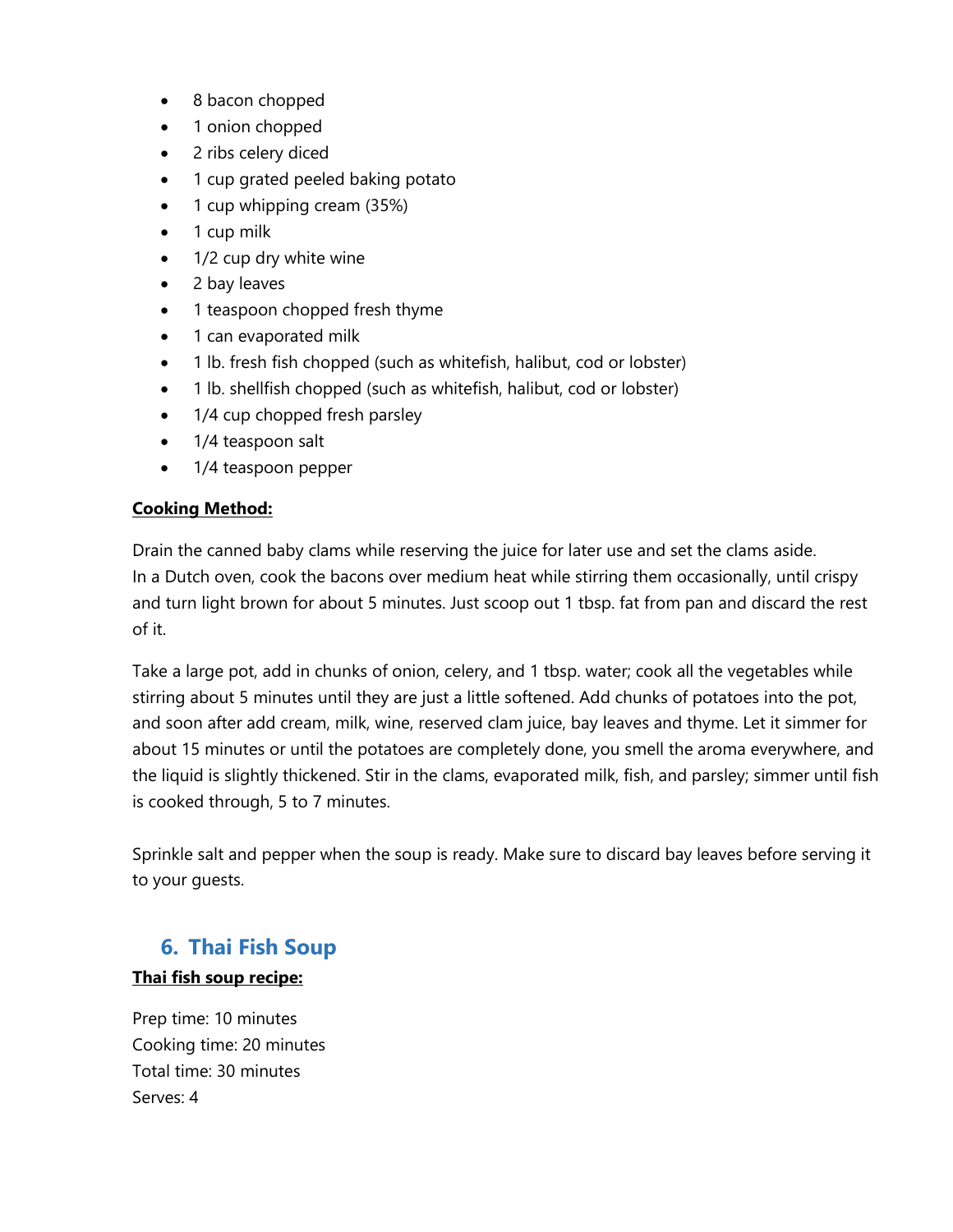#### **Ingredients**

- 30ml groundnut oil
- 4 spring onions, finely sliced
- 1 shallot, finely sliced
- 2 cloves garlic, minced
- 1 inch piece of ginger, julienned
- 1 lemongrass stalk
- 1 red chili, de-seeded and finely diced
- 500g cod fillet, cut into large chunks
- 750ml fish stock
- juice of 1 lime
- 1tbsp caster sugar
- 2tbsp fish sauce
- 50ml light soy sauce
- 1tbsp coriander, finely chopped
- coriander sprigs, to garnish
- black pepper

#### **Cooking Method:**

Heat the groundnut oil in a large, heavy-based saucepan placed over a moderate flame of heat. Sauté the spring onions and shallot in the saucepan for 2-3 minutes, after they turn then add the garlic, ginger, red chili and lemongrass. Continue to cook over a very low heat, ensuring to stir the soup every now and then or after 2-3 minutes.

Pour in the stock, and lime juice to the soup and bring to a simmer.

**Note:** Discard any scum that develops on the surface.

Now add the chunks of cod into the mixture and simmer again for 3-4 minutes. Add dashes of soy sauce and stir it in well, add caster sugar to cut down the tanginess of the lime juice, and fish sauce for that exotic fish aroma, and cook for further 1 to 2 minutes. Make sure that the sugar has completely dissolved into the soup and that are no crystals left in it. When the liquid thickens a bit, remove the pot from the stove, stir in, and top off with chopped coriander.

Serve the soup piping hot in big bowls of soup. Discard lemongrass from the pot and add into each soup bowls. Garnish each soup bowl with black pepper and springs of fresh green coriander before serving in front of your guests.

### **16. Cameroon Smoked Bonga Fish Stew (73)**

**Cameron Smoked Bonga Fish Stew Recipe:**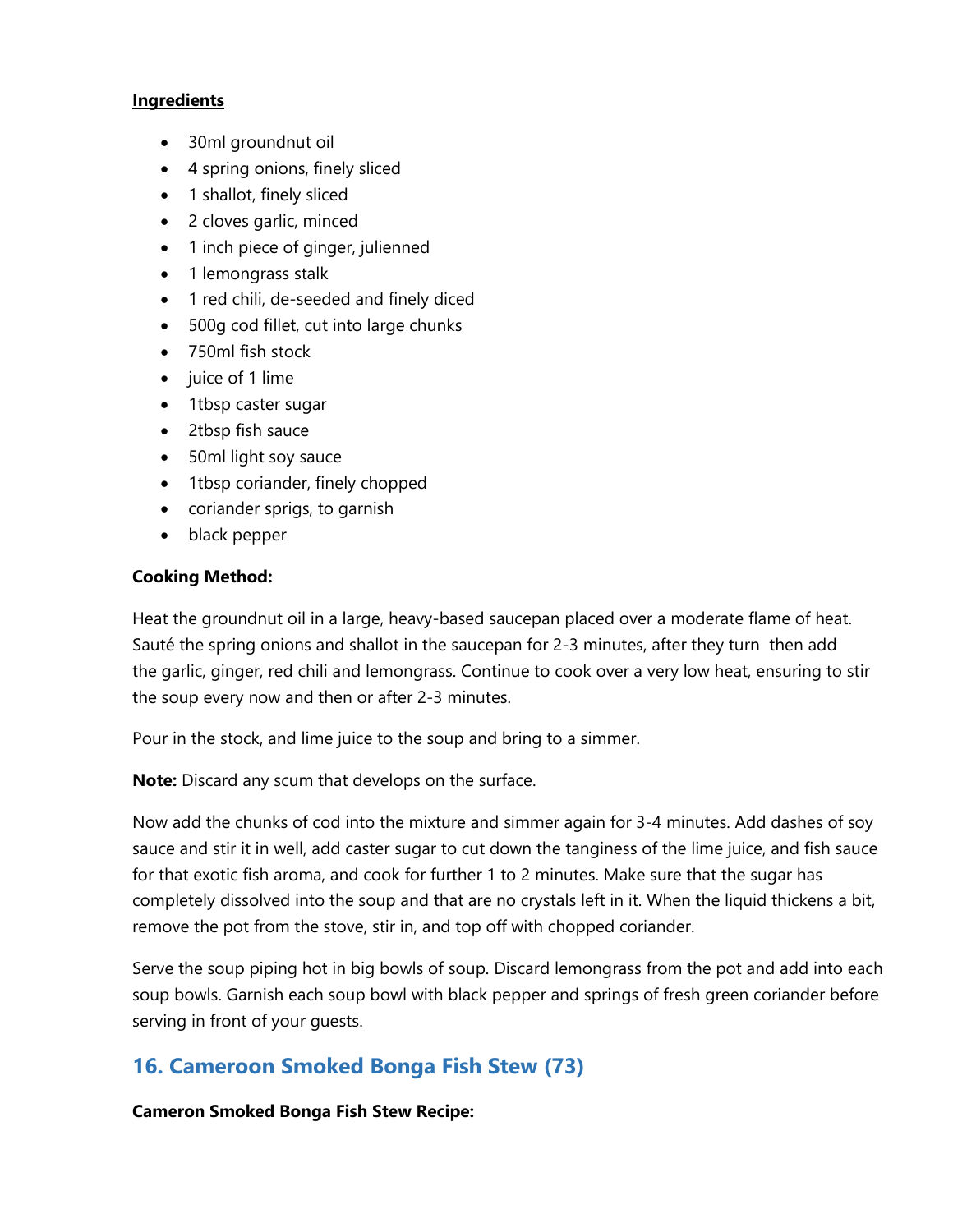Prep time: 15 min Cook time: 20 min Total time: 35 min Serves:

#### **Ingredients**

- 4 smoked Bongas or any smoked fish
- 2 green plantains cut in quarters
- 2 medium onions, chopped
- 2 green peppers, chopped
- 2 large tomatoes, diced
- $\bullet$   $\frac{1}{4}$  cup palm oil
- 2 dried basil leaves
- 2 cups vegetable broth
- Pepper to taste

#### **Cooking Method:**

In a large pot heat palm oil, as you hear the sound of oil crackling in the pan, add freshly chopped onions and green peppers into the pot and sauté for 3 minutes. Keep the veggies crunchy and not too soft. Add all ingredients listed above into the pot and simmer for 20 minutes. When the soup is ready, take it of the stove, and serve over rice or as eat a stew.

### **19. Chreime- Spicy Tunisian Fish Stew (132)**

#### **Chreime- Spicy Tunisian Fish Stew Recipe:**

Prep time: [hours/minutes] Cooking Time: [hours/minutes] Total time: [hours/ mins] Serves: 4-6

- 6 fish filets (about 4 oz. each), such as sea bass or grouper
- 3 tbsp. fresh lemon juice
- Kosher salt and freshly ground black pepper, to taste
- 1/4 cup olive oil
- 10 cloves garlic, roughly chopped
- 3 small red Thai chilies, stemmed and roughly chopped
- 1 (6-oz.) can tomato paste
- 2 cups minced cilantro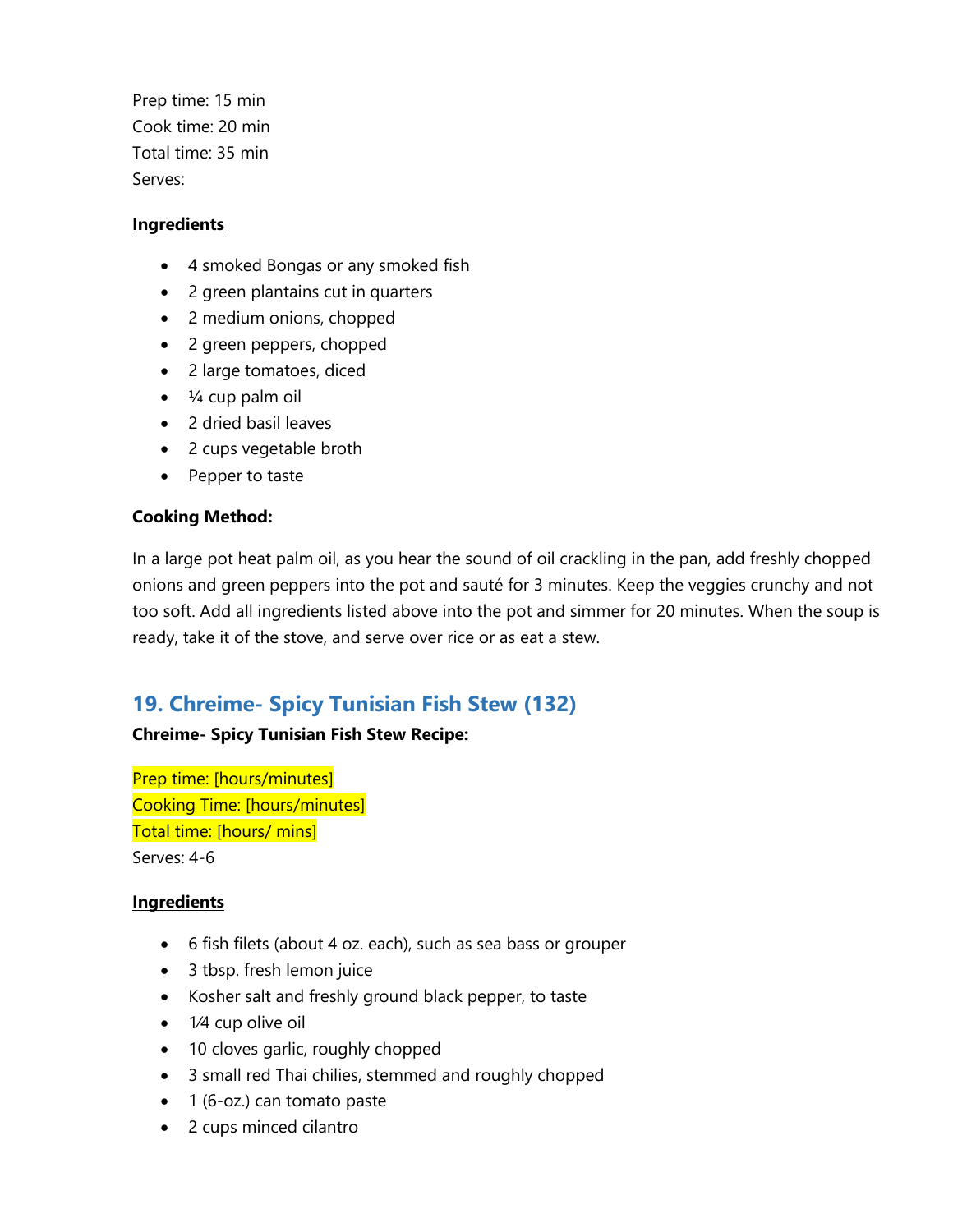In a large bowl, combine fish, tangy lemon juice, salt, and pepper; set aside. Heat oil in a 12" skillet over medium to high heat. As the oil heats up, add garlic and chilies to it and let crackle for a while. Cook and stir them until soft for about 1-2 minutes. Now add the tomato paste; give it good stir for about 2 minutes, until the paste is slightly caramelized. Add cilantro and 1 ¼ cups of water and bring it to a boil.

Now reduce the heat to medium flame; cook the aromatic concoction for approximately 6 minutes or until sauce is slightly reduced. Now add the large pieces of fish, skin side up, with its juice and cover the pot. Cook for about 18-20 minutes or until the fish is soft, tender and flaky. Make sure not to overcook the fish. Serve with baked or crusted bread and relish red-hot fish stew full of exotic flavors.

# **20. Ushio Jiru - Clear Fish Soup (199)**

#### **Ushio Jiru- Clear Fish Soup Recipe:**

```
Prep time: [hours/ mins]
Cooking time: [hours/ mins]
Total Time: [hours/ mins]
Serves: 2
```
#### **Ingredients**

- 200 g sea bream (bones and head)
- 1 piece Konbu kelp (5-6 cm square)
- 6 cm Japanese leek
- 800 ml water
- Salt, as needed
- 1 tbsp. sake
- A pinch of black pepper (coarsely ground)

#### **Cooking Method:**

Of the sea bream, chop any large bones in half. Place the bones in a strainer and sprinkle over each side with 1-2 tbsp. of salt. Now leave it and set aside for 20 minutes. Once done with it, cut the Japanese leek lengthwise in half, and then diagonally into long thin slices. Soak them in water for about 3 minutes and drain off afterwards.

#### **Advices**

1. Add generous amount of water in a pot, bring it to a boil, and blanch the bones. Rinse-off the bones gently with your fingers under water to remove any blood clots or scales.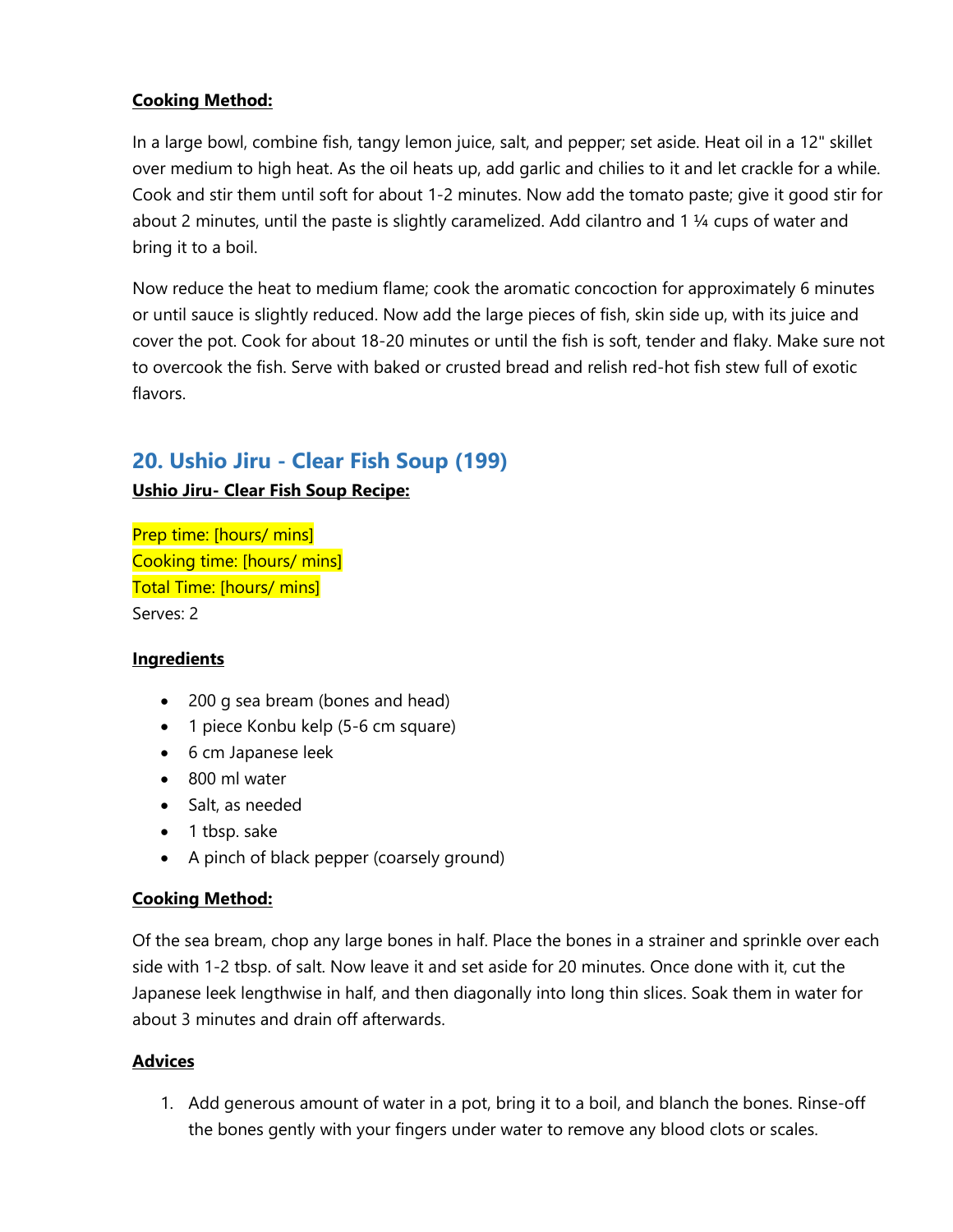- 2. In a separate pot, dip the bones and Konbu together with 800 ml of water, place over medium heat and remove the konbu just before it comes to a boil.
- 3. Turn the heat to down a little and remove the surface scum. Add 1 tbsp. of sake and simmer over medium-low heat for 10-15 minutes. Keep a check on the scum and sporadically skim off any excess. Now taste the soup and add seasoning if needed.
- 4. Serve in individual bowls. Top with sliced leek and sprinkle with black pepper. Time to tate the deliciousness.

# **21. Bouillabaisse (214)**

#### **Bouillabaisse Recipe:**

Prep time: 15 minutes Cooking time: 25 minutes Total Time: 40 minutes Serves: 12

#### **Ingredients:**

- 3/4 cup olive oil
- 2 onions, thinly sliced
- 2 leeks, sliced
- 3 tomatoes peeled, seeded and chopped
- 4 cloves garlic, minced
- 1 sprig fennel leaf
- 1 sprig fresh thyme
- 1 bay leaf
- 1 teaspoon orange zest
- 3/4 pound mussels, cleaned and de-bearded
- 9 cups boiling water
- salt and pepper to taste
- 5 pounds sea bass
- 1 pinch saffron threads
- 3/4 pound fresh shrimp, peeled and deveined

#### **Cooking Method:**

In a large saucepan, heat olive oil on medium flame and then add the onions, leeks, chopped tomatoes, and garlic. Cook until you smell the aroma of garlic wafting everywhere. Stir over low heat for a few minutes until the vegetables are soft and tender.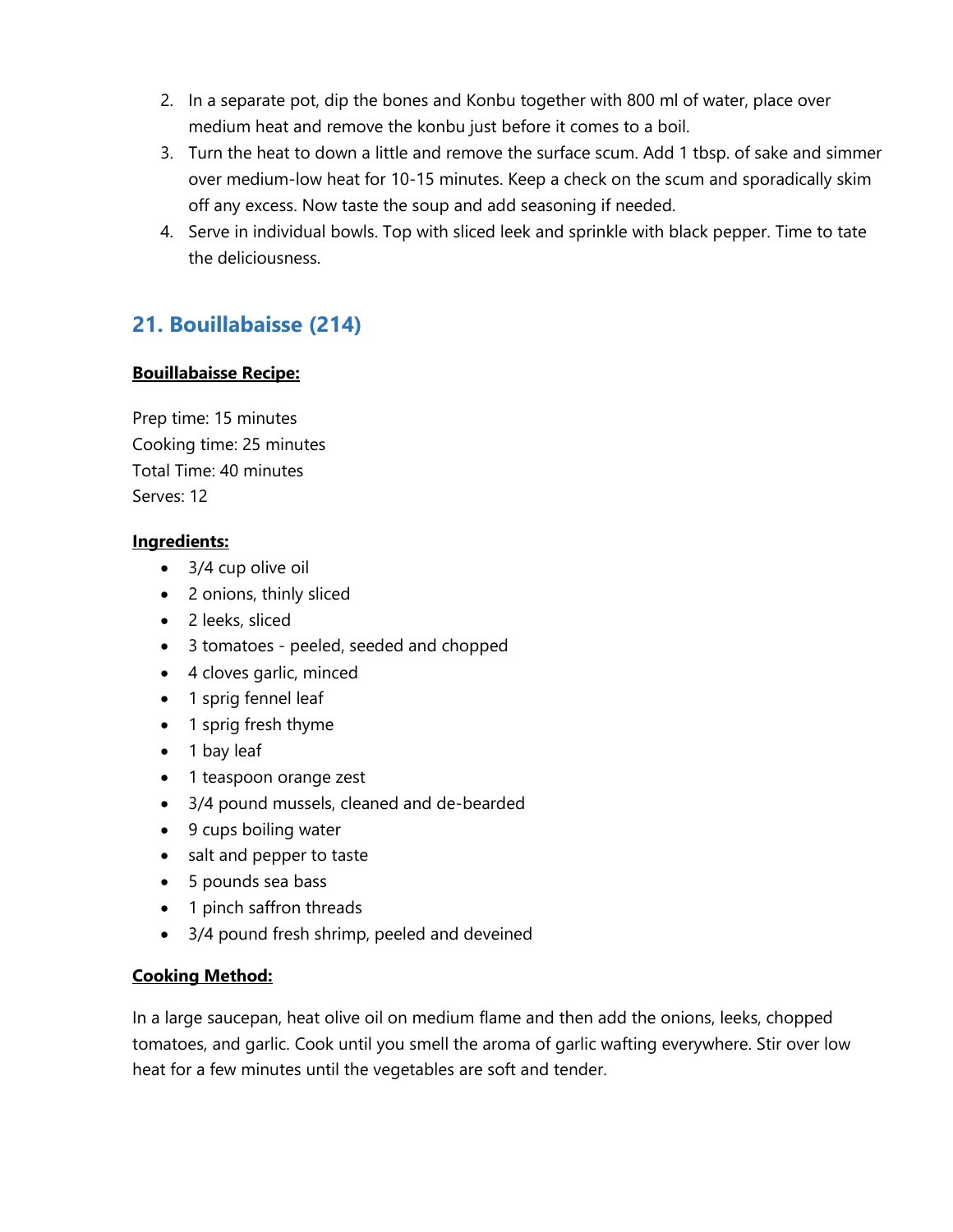Add in the fennel seeds, thyme, bay leaf, and orange zest. This will uplift the flavors of the soup instantly. Add shellfish and boiling water; stir well to combine. Sprinkle salt and black pepper to season the soup. Turn up the heat to high, and boil for about 3 minutes to allow the oil and water to combine.

Add big chunks of fish, and reduce the heat to medium flame. Cook for 12 to 15 minutes, or until fish is succulent. The fish should be opaque, juicy but still firm. It should not be falling apart, if it is, you have overcooked it.

Tasting the dish before you serve is always a good option. Taste the bouillabaisse and adjust the seasoning as you like your like to taste. Add saffron and stir in to give the beautiful red color and aroma to the bouillabaisse, and then pour out the soup into a warmed tureen or soup dishes. Serve fresh and hot to your loved ones.

# **22. Greece fish soup, Kakavia (95)**

#### **Greece fish soup Recipe:**

Prep time: [hours/ mins] Cooking time: [hours/ mins] Total Time: [hours/ mins] Serves: 2

#### **Ingredients**

- 1 kilo 2-3 different types of fish, I used hake, stargazers and streaked gurnards
- 1 onion
- 1 large potato
- 2-3 medium carrots
- 2-3 stalks of celery
- salt and pepper to taste

#### **Cooking Method:**

First of all, cut the potatoes and onion in four. Chop-off the carrots in large pieces. Add in a big pot a liter of water along with the carrots, potatoes, onion, and celery. Boil together for approximately 20-25 minutes, until the vegetables are soft and juicy. Now take the vegetables out in a platter, set aside, and add the fish in the pot. 10 minutes should do the trick to have tender, soft, and juicy fish.

Serve both the vegetables and the piece of fish in the broth with a bit of lemon juice squeezed and a lemon slice served on top of it.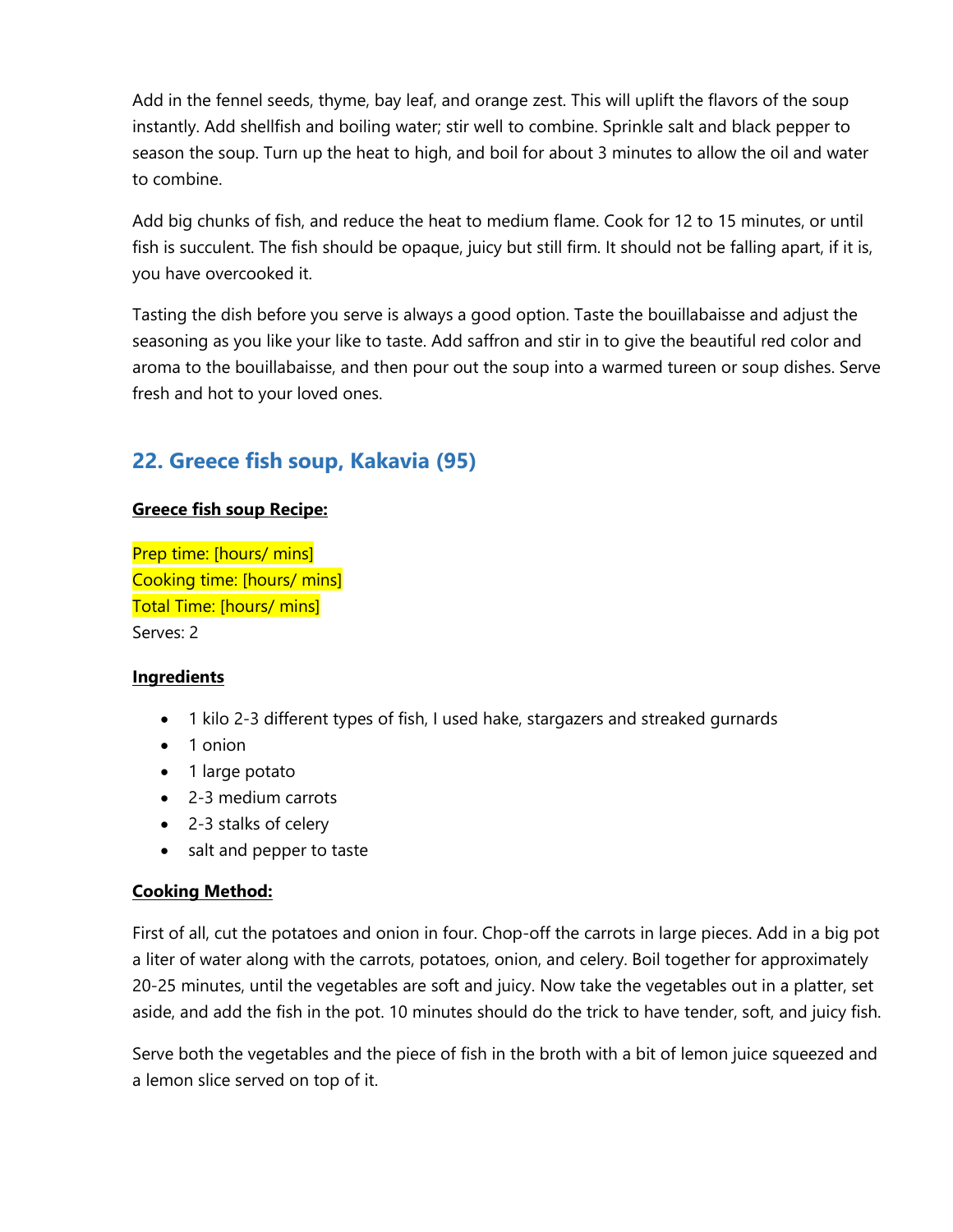# **23. Zarzuela a la catalana – catalan fish stew (233)**

#### **Zarzuela a la catalana – catalan fish stew**

Prep time: [hours/ mins] Cooking time: [hours/ mins] Total Time: [hours/ mins] Serves: [number of persons]

#### **Ingredients**

- large Spanish onion, chopped
- 2 gloves of garlic. diced
- 8 ounces squid, cleaned and sliced I have found some great frozen squid in Trader Joe's and Wholefoods
- 3 1/2 cups wine or wine and seafood stock or clam juice
- a little tomato paste
- 10-12 large uncooked shrimp, peeled and deveined
- 1 pound white fish, your choice cut in to 1 inch cubes
- 1 dozen clams
- 2 dozen mussels
- Spanish Brandy
- parsley
- olive oil
- 1/4 cup roasted almonds
- 1/4 cup roasted hazelnuts
- one slice fried bread
- Salt and Pepper

#### **Cooking Method:**

In a large skillet or paella pan, add olive oil and sauté the onions well or until they become transparent. Add the squid and garlic to the pan and cook for a few minutes, all the while keeping an eye not to burn the garlic. Turn-off the heat add a splash of brandy and now flame the stove carefully.

Once the flame has gone out add the wine, tomato paste, salt, and pepper and cook for a further 15 minutes to ensure that the rawness of the tomato paste is gone. Add the remaining fish, shrimp clams, and mussels and let them simmer in the broth gently. Cover the lid until all the shells have opened up and the shrimps turn a beautiful flush pink color or are fully cooked through.

While the fish stew is simmering over medium heat on the stove, take the almonds, hazelnuts and fried bread together with some chopped parsley and olive oil and, and using a food processor,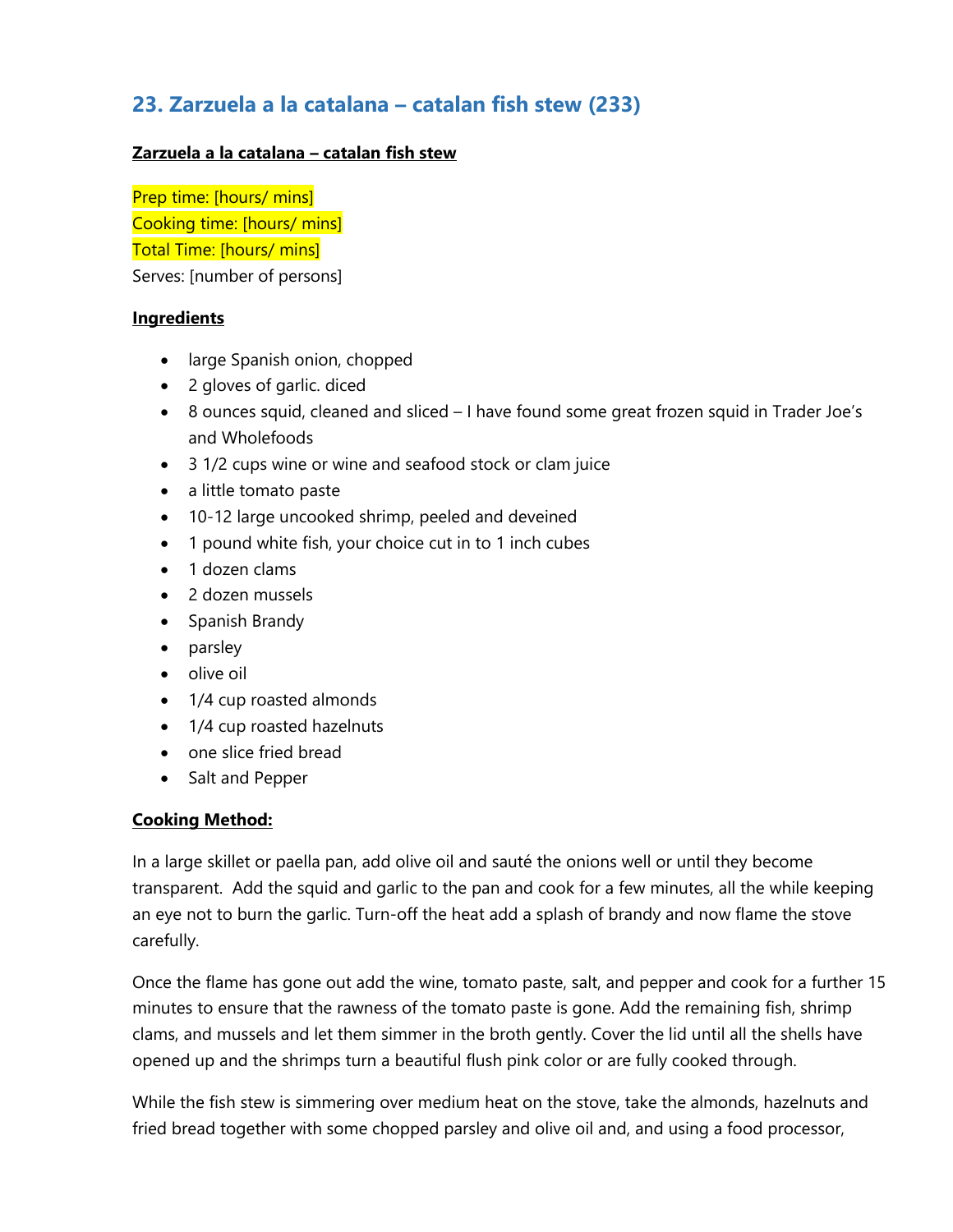grind all of them to make a thick paste. When the stew is done simmering and the soup reaches the desired consistency, add the hazelnut and almond paste and serve with some fresh crusty pieces of bread to soak up the sauce.

The aroma of the hot soup will waft everywhere so better serve it quickly!

### **24. Cacciucco – Tuscan seafood stew (320)**

#### **Cacciucco – Tuscan seafood stew Recipe**

Prep time: [hours/ mins] Cooking time: [hours/ mins] Total Time: [hours/ mins] Serves: [number of persons]

#### **Ingredients**

For the Stew base

- 3 tbsp. of olive oil
- 1 pinch of [chili flakes](https://www.greatbritishchefs.com/ingredients/chilli-recipes)
- 1 pinch of [fennel seeds](https://www.greatbritishchefs.com/ingredients/fennel-seed-recipes)
- 4 [garlic cloves,](https://www.greatbritishchefs.com/ingredients/garlic-recipes) finely minced
- 1 [onion,](https://www.greatbritishchefs.com/ingredients/onion-recipes) finely diced
- 1 [celery stick,](https://www.greatbritishchefs.com/ingredients/celery-recipes) finely diced
- 1 [small octopus,](https://www.greatitalianchefs.com/collections/octopus-recipes) cleaned and sliced
- [squid,](https://www.greatbritishchefs.com/ingredients/squid-recipes) small, cleaned and sliced into rings
- 250ml of [red wine](https://www.greatbritishchefs.com/ingredients/red-wine-recipes)
- 2 [sprigs of sage](https://www.greatbritishchefs.com/ingredients/sage-recipes)
- 400ml of [passata](https://www.greatbritishchefs.com/ingredients/tomato-recipes)
- 1l fish stock
- [salt](https://www.greatbritishchefs.com/ingredients/salt-recipes)
- [pepper](https://www.greatbritishchefs.com/ingredients/peppercorn-recipes)

#### For Fish and seafood

- 200g of [clams,](https://www.greatitalianchefs.com/collections/clam-recipes) cleaned
- 200g of [mussels,](https://www.greatbritishchefs.com/ingredients/mussels-recipes) cleaned
- 6 [langoustines](https://www.greatitalianchefs.com/collections/langoustine-recipes)
- 200g of [monkfish tail,](https://www.greatbritishchefs.com/ingredients/monkfish-recipes) cut into 6 pieces
- 200g of [gurnard,](https://www.greatbritishchefs.com/ingredients/gurnard-recipes) cut into 6 pieces
- 200g of red snapper fillet, cut into 6 pieces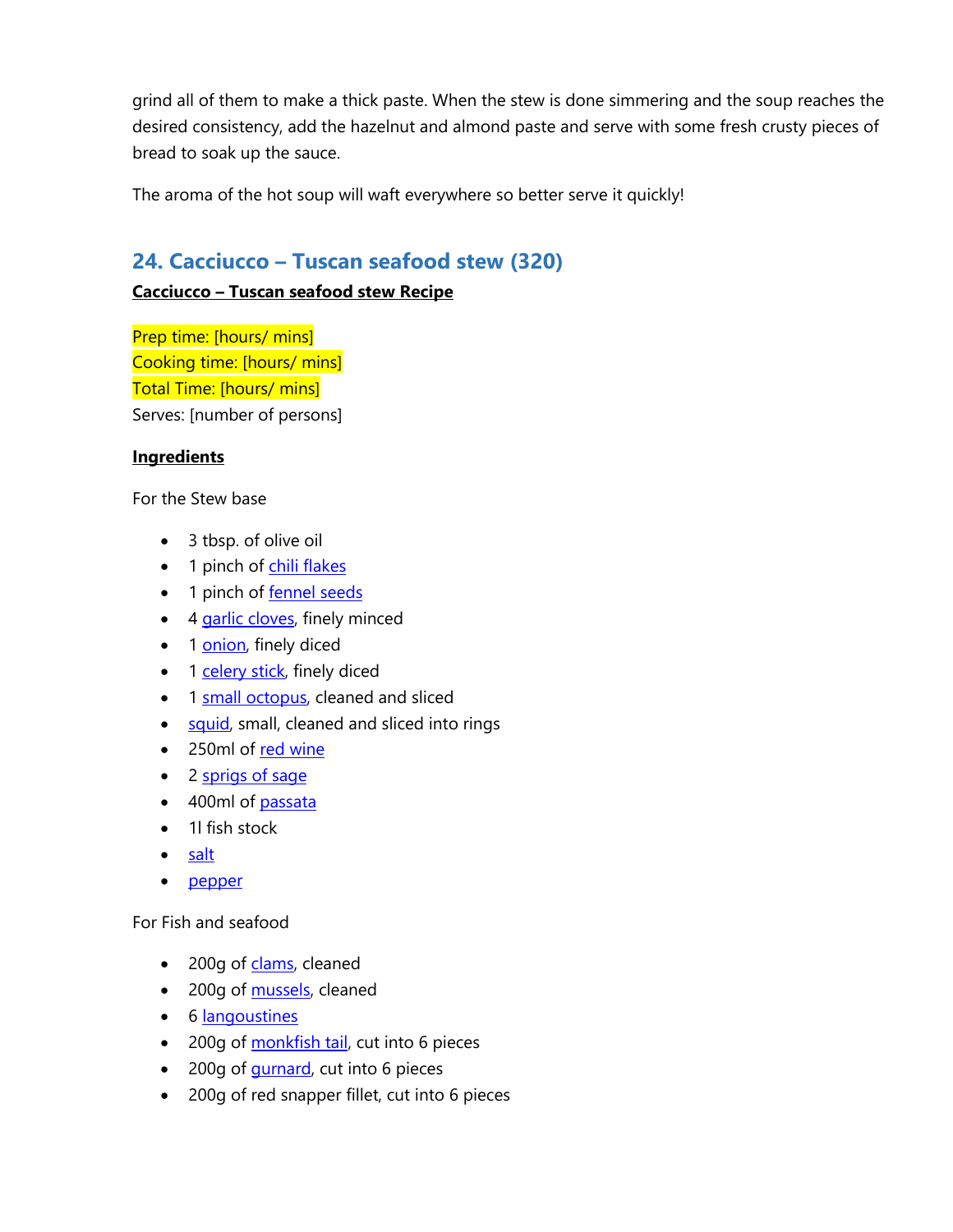#### To finish

- 6 slices of bread, toasted
- 2 [garlic cloves](https://www.greatbritishchefs.com/ingredients/garlic-recipes)
- [parsley,](https://www.greatbritishchefs.com/ingredients/parsley-recipes) chopped

#### **Cooking Method:**

- 1. Set a large pan over a medium heat and add 2 tbsp. of extra virgin olive oil. When the oil heats up add chili flakes and fennel to it and cook for a minute or so. Add the onion, garlic, and celery with a pinch of Himalayan or rock salt (whichever salt you like) and continue to cook until the scent is everywhere in the house, and the onions are soft but opaque.
- 2. Remove the vegetables from the pan into a platter and turn up the heat. Add the remaining tbsp. of oil and quickly add in the octopus and squid. Cook the octopus and squid until they release some liquid and it completely evaporates.
- 3. Now add the vegetables back to the pan along with the red wine and springs of sage. Let them simmer until they reduced to half and the flavors completely incorporate into the already added seafood. Add the passata and 600ml of fish stock and let it simmer for 1 long hour, making sure to stir it occasionally and you see that the octopus is tender and squishy.
- 4. Add the rest of the fish stock to loosen the stew more along with the pieces of fish. Let it simmer for and do not stir too much as stirring will break up the fish. Add in the langoustines, place the lid back on, and simmer for 5 more minutes.
- 5. Now remove the lid and place the mussels and clams into the stew. Cover it back and cook for further 3–4 minutes or until the shells have opened up. Discard any of the mussels or clams, which have not opened up.
- 6. To make the eating experience extra special, serve the soup with toasted bread rubbed with the garlic cloves, and garnish the soup with freshly chopped parsley to make it look tempting.

### **25. Aljotta- Maltese fish soup (189)**

#### **Aljotta- Maltese fish Soup recipe:**

Prep Time: [hours/ minutes] Cooking Time: [hours/ minutes] Total Time: [hours/ minutes] Serves: 6

- 2 tablespoons olive oil
- 1 onion, chopped
- 3 cloves garlic, chopped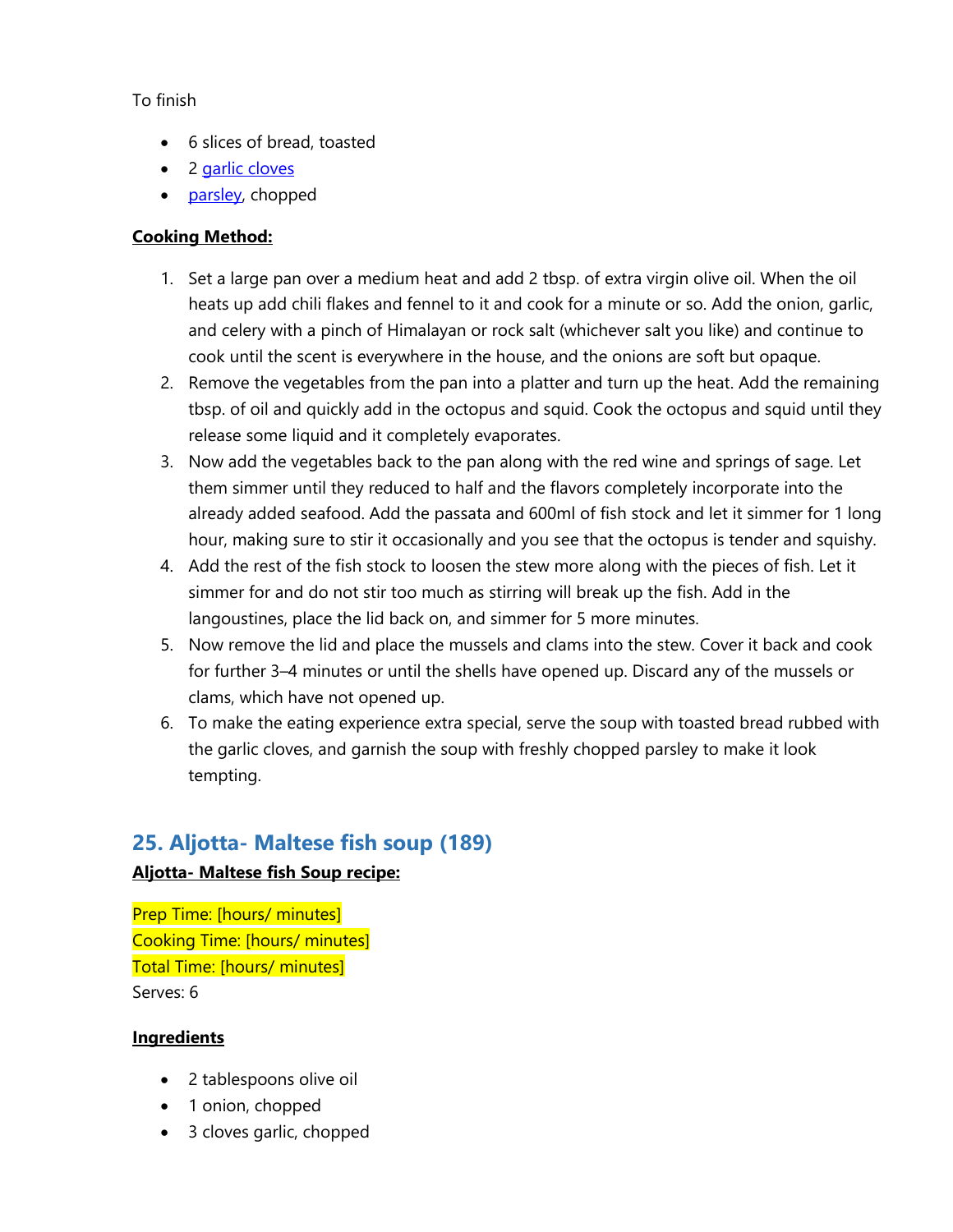- 6 tomatoes, sliced
- 1 bay leaf
- Fresh mint
- 8 cups water
- 1 whole small fish, about 800 grams (1.75 pounds; traditionally rock fish, substitutes include halibut, flounder, or snapper), cleaned and cut into 4 pieces
- 100 grams (3.5 ounces) rice
- Salt
- Pepper
- 2 lemons (one for juice, one for garnish)
- Fresh parsley

In a large pot, add olive oil and sauté the onion and garlic until golden brown and the smell is in the air. In the same pot, add the tomatoes, bay leaf, mint, and water. Bring the mixture to a boil, and then add the fish. Turn down the heat and simmer until the meat of the fish is white, soft, and flaky.

Remove the fish from the soup, allow it to cool until it is cool enough to handle. Remove the head, tail, skin, and bones of the fish, strain the soup broth and return it to the pot.

This soup tastes best when they are served over a heap of rice. Cook clean rice in the soup broth by bringing it to a boil and cooking until the rice are soft and done. Now put the fish meat back to the pot, cover the lid and steam for about 2 minutes to let the taste of fish fully incorporate in the rice. Season the entire pot of soup with salt and pepper as per your taste and a squeeze lemon all over the piping hot dish.

Serve the soup hot, generously garnished with parsley alongside lemon wedges.

### **26. Portuguese fish stew - Caldeirada de peixe (279)**

#### **Portuguese fish stew (Caldeirada de peixe)**

Prep Time: [hours/ minutes] Cooking Time: [hours/ minutes] Total Time: [hours/ minutes] Serves: [number of persons]

- olive oil
- onions 2, finely chopped
- red pepper 1, seeded and diced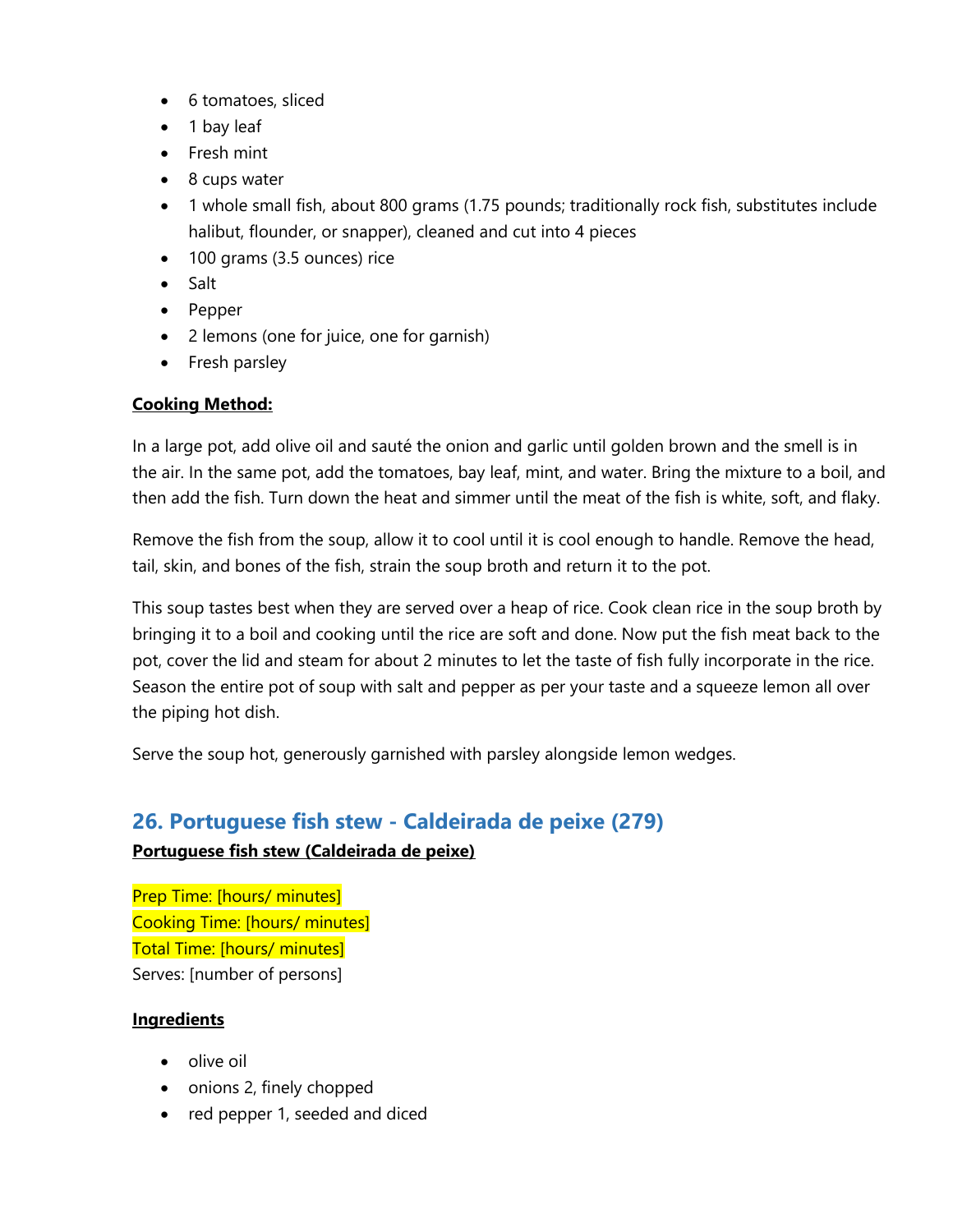- coriander a small bunch
- red chili 1 small, seeded and finely chopped
- garlic 3 cloves, 2 chopped and 1 halved for toasts
- dry white wine 400ml
- saffron a pinch
- bay leaf 1
- potatoes 300g, peeled and diced
- plum tomatoes 400g tin
- skinless firm white fish 600g (use a mixture if you like), cut into large chunks
- squid 300g, cleaned and sliced
- raw tiger or tiger prawns 6-8
- clams 500g, cleaned
- mussels 500g, cleaned
- Baguette 1, sliced

#### Step 1

Heat a drizzle of oil in a large, deep-sided and heavy frying pan. Add freshly chopped onion and fry it while adding pepper and cook on a medium heat. When the onion turns pink and soft (don't brown the onion), add finely a handful of finely chopped coriander stalks (take off the leaves and keep the for later use), and add to the pan with the chili and chopped garlic. Much as you would want to fry it for as long as you can because of its divine aroma, just fry it for a few minutes. Add the wine, saffron, bay leaf, and let it simmer until the potion is reduced by half.

#### Step 2

Add the potato and tomato chunks, with 300ml of water and bring to a gentle boil continuously. Crush the tomatoes with a spoon by crushing them with the side of the pan. When tomatoes are squishy, leave them, and let simmer for 20-25 minutes until the potatoes are just tender, and the tomatoes have crushed down into a coarse kind of paste.

#### Step 3

Season the soup well, then gently push the fish into the sauce, and arrange the squid, prawns, clams, and mussels on the surface. Put the lid on and cook for 6-8 minutes until the mussel and clamshells have opened, the prawns are cooked through, and the fish is flaky. Toast or bake the bread, rub lightly with the halved garlic clove and drizzle with olive oil. The combination is killer to serve in front of your guests. Serve the stew topped-off with chopped fresh coriander leaves, and the toasts for dunking in the mouth-watering stew.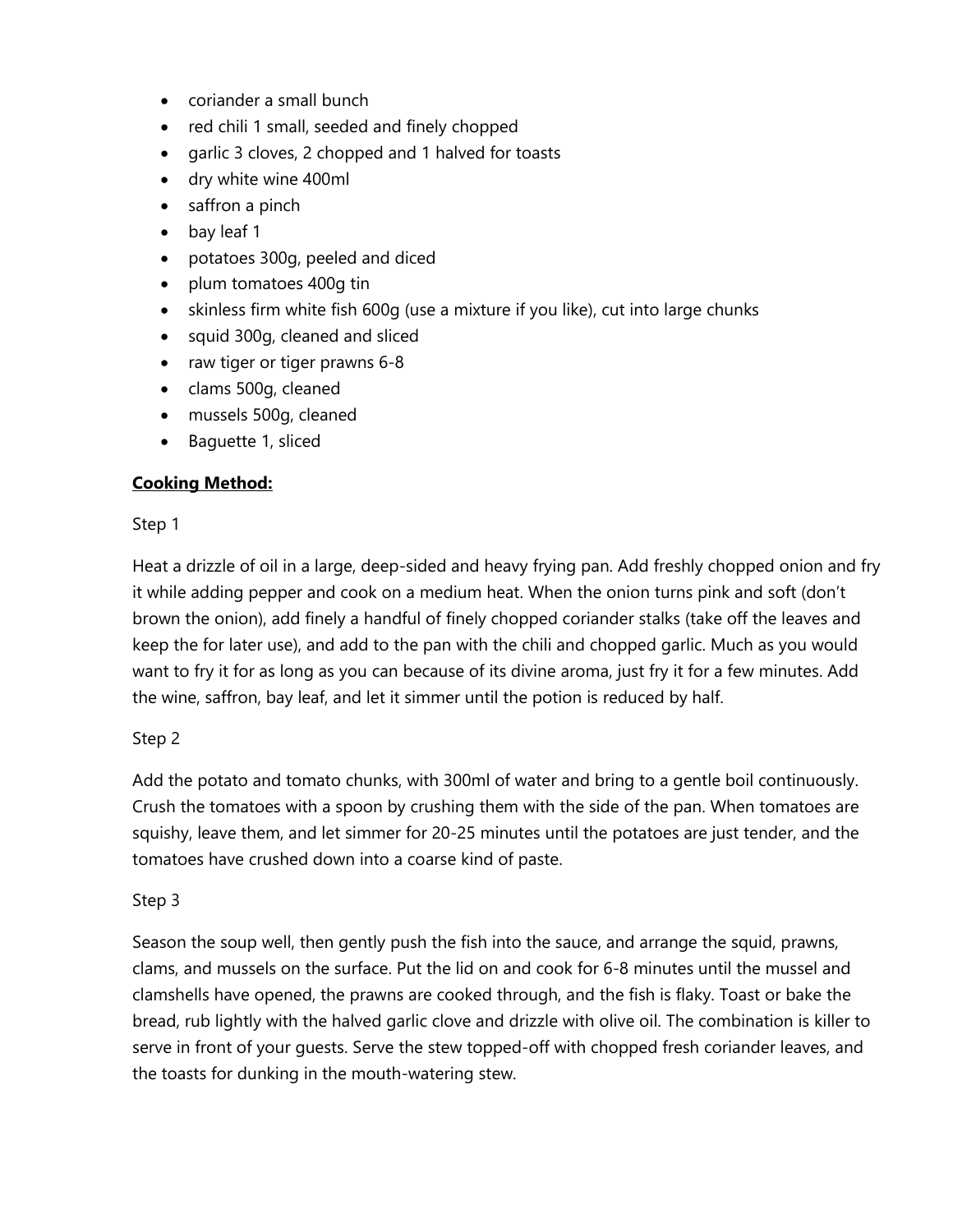### **29. Creamy Norwegian Cod Soup (Torskesuppe)**

#### **Creamy Norwegian Cod Soup (Torskesuppe) Recipe**

Prep time: [hours/ mins] Cooking time: [hours/ mins] Total Time: [hours/ mins] Serves: 4

#### **Ingredients:**

- 1 tablespoon oil
- 1 medium onion, finely chopped
- 1 garlic clove, minced
- 2 cups (480 ml) fish stock
- 2 medium carrots, peeled into strips (with a vegetable peeler)
- $\bullet$   $\frac{3}{4}$  cup (180 ml) heavy cream
- $\bullet$   $\frac{3}{4}$  cup (180 ml) crème fraiche
- $\bullet$  1  $\frac{1}{2}$  teaspoons salt, plus more to taste
- 1 pound (450 g) boneless cod filet, cut into bite-size pieces
- Coarsely ground pepper, to taste
- Fresh dill, to garnish

#### **Cooking Method:**

Heat oil in a big, deep and heavy-bottomed pot, over medium-high heat. As you see the oil crackle to Add the onion and cook, stirring occasionally, for 8 minutes or until soft and translucent. Add the garlic and cook 1 minute longer. Pour in the fish stock and bring to a boil. Turn the heat down slightly and simmer the soup until it's reduced. It's time to add in the carrot strips, add them and cook for 5 minutes until they are tender or chewable.

Stir in the heavy cream, crème fraiche, and 1 ½ teaspoons salt to the pot of soup. When the cream is completely mixed, add the codpieces and cook for 3 to 5 minutes or until the cod is cooked through. Make sure to keep it nice and flaky and not overcook it.

Remove the pot from the heat. Check to see if the seasoning is perfect or not. Season it with more coarsely grounded pepper and more salt, if it lacks the hit. Top-off with fresh dill (use a pair of scissors to trim off the tops of the dill fronds/leaves) and serve it steaming hot immediately.

# **32. 5 minute Pressure Cooker Fish and Corn Chowder (199)**

**5 minute Pressure Cooker Fish and Corn Chowder Recipe:** 

Prep time: [hours/ mins]